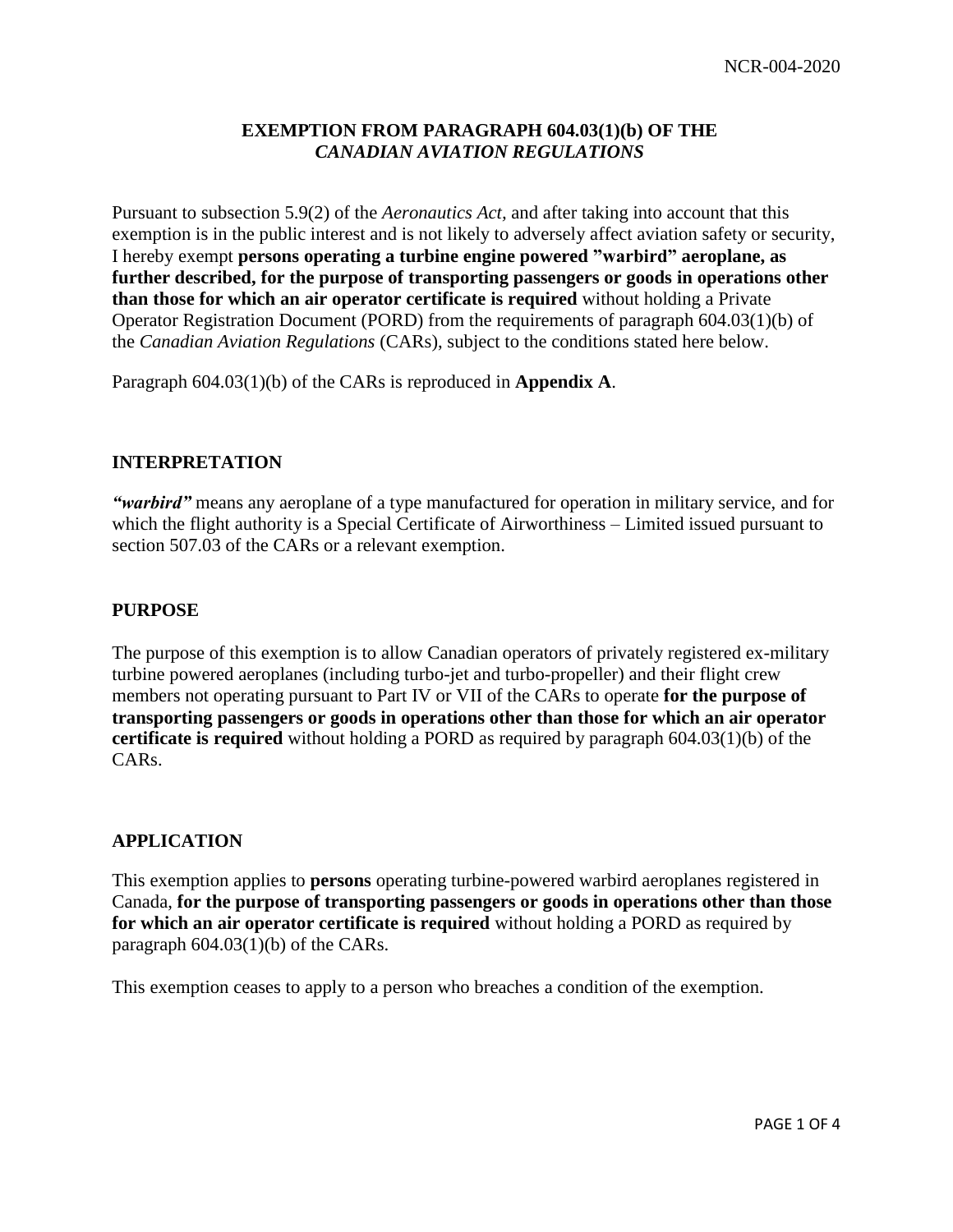# **CONDITIONS**

This exemption is subject to the following conditions:

- 1. Persons operating aircraft under this exemption shall comply with all applicable regulatory requirements set out in Part VI, Subpart 2 (*Operating and Flight Rules*) and Part VI, Subpart 5 (*Aircraft Requirements*) of the CARs.
- 2. Operators who do not hold a PORD do not qualify for any special authorizations (SAs), including those required for any operations in performance–based navigation (PBN) airspace. Flights in any airspace requiring special authorizations or regulatory approvals shall not be authorized.
- 3. Ex-military turbo-jet aeroplane operators intending to conduct aerial work as warbirds aeroplanes involving the carriage for hire or reward of persons other than flight crew members shall also hold the applicable exemption issued and valid for that purpose and must comply with all conditions stated therein.
- 4. The aeroplane shall be maintained in accordance with a Maintenance Schedule submitted to and formally approved by Transport Canada.
- 5. The pilot in command shall ensure that a copy of this exemption is carried on board the aeroplane.

### **VALIDITY**

This exemption is in effect until the earliest of the following:

- a) August 31, 2025 at 23:59 (EDT); or
- b) The date on which this exemption is cancelled in writing by the Minister, where he is of the opinion it is no longer in the public interest, or that it is likely to adversely affect aviation safety or security.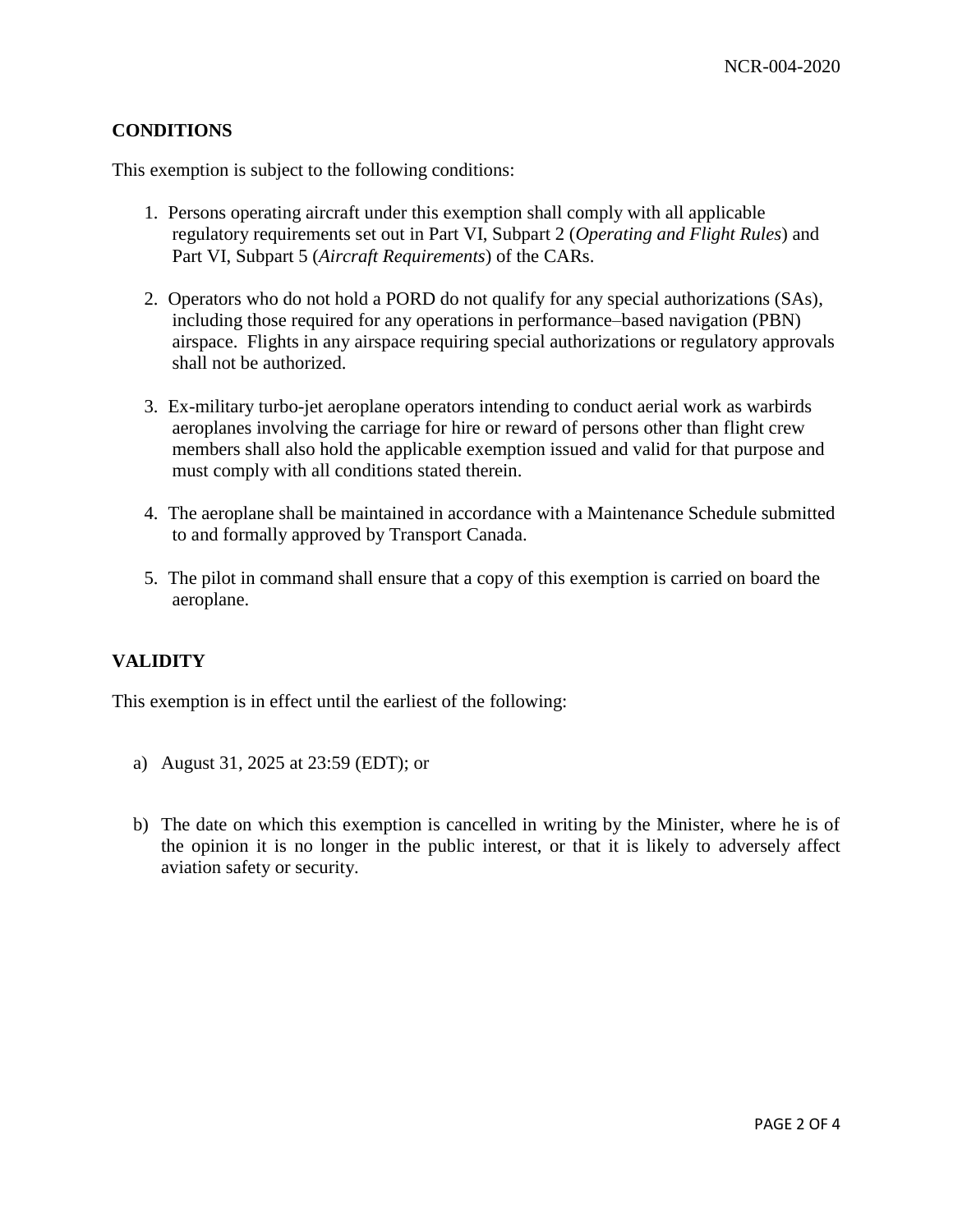**DATED** at Ottawa, Ontario, Canada, this 21<sup>st</sup> day of September 2020 on behalf of the Minister of Transport.

Jakhos (li

Nicholas Robinson, Director General, Civil Aviation Transport Canada